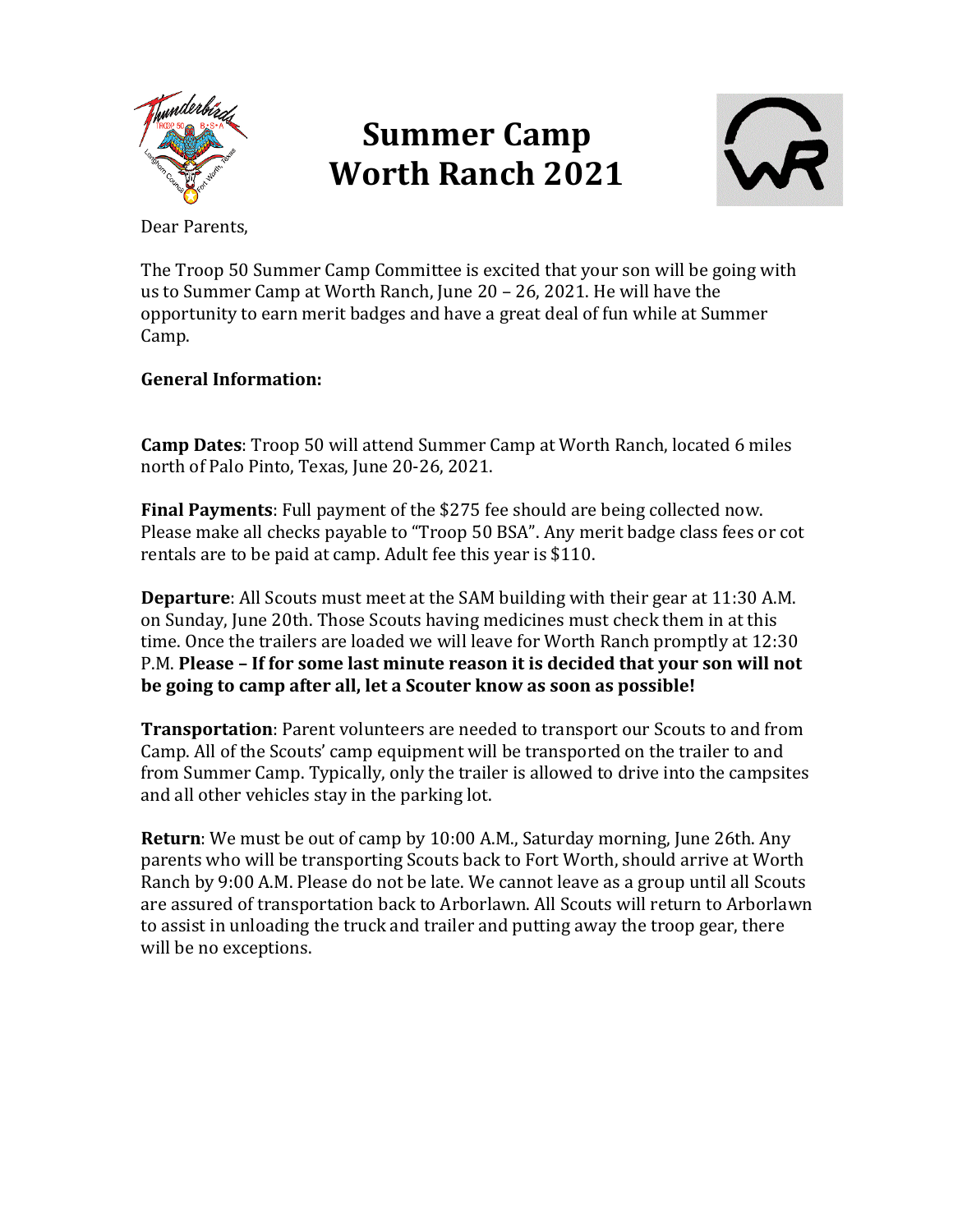



**Medical Forms**: All Scouts must have a current (less than 12 months old) BSA Medical Record form on file with the troop. This is required to attend Summer Camp. The form can be found at the link on the troop website or at the Longhorn Council website.

- **Parts A & B** completed annually by all BSA unit members.
- Part C required with parts A & B for Summer Camp

You should also attach a copy of your insurance card (front and back) to Part C.

Tentatively, physical will be complete at Arborlawn on May 1 by Dr. Eppstein. Please see more current emails for additional information on this.

If your Scout will be seen by your own personal physician please ask your doctor to use this form, as your Scout will not be allowed to camp without this form on file in the Health Lodge. Once we reach camp, one of the first check-in steps will be a medical review and screening conducted by the Camp Medical Office.

**Medicines**: Camp regulations require that all prescription medicines must be administered by, the Camp Health Officer or designee (Scoutmaster of Record). All prescriptions should be clearly labeled with the Scout's name. All prescriptions should be placed in a single plastic bag with your son's name on the outside in large print. Please include a note giving the Scout's name, address, and phone number, as well as a schedule of the times the medicine is to be administered and for what specific ailment the drug is given. In the case of inhalers, the Scout should bring two to camp, one to carry with him at all times and one to be given to the Health Officer. Because we have so many new Scouts, it is helpful if you put a photo inside the clear bag as well.

**Clothing**: One of the facts of life concerning boys is that they tend to misplace things. Please, be sure that all clothing, towels, Merit Badge books, and all other equipment is marked with your son's name, and troop number.

**Swim Check**: We need to know if your Scout is a swimmer or non-swimmer. All Scouts, unless prohibited for medical reasons, that do not have the Swimming Merit Badge will be required to take Swimming merit badge. A special course is available for those Scouts who do not know how to swim. Scouts should either wear their swimsuits under their clothes to camp or make sure they pack their swim trunks on the top of their gear. Once the medical screening is completed they will be taken to the pool for swim check evaluations.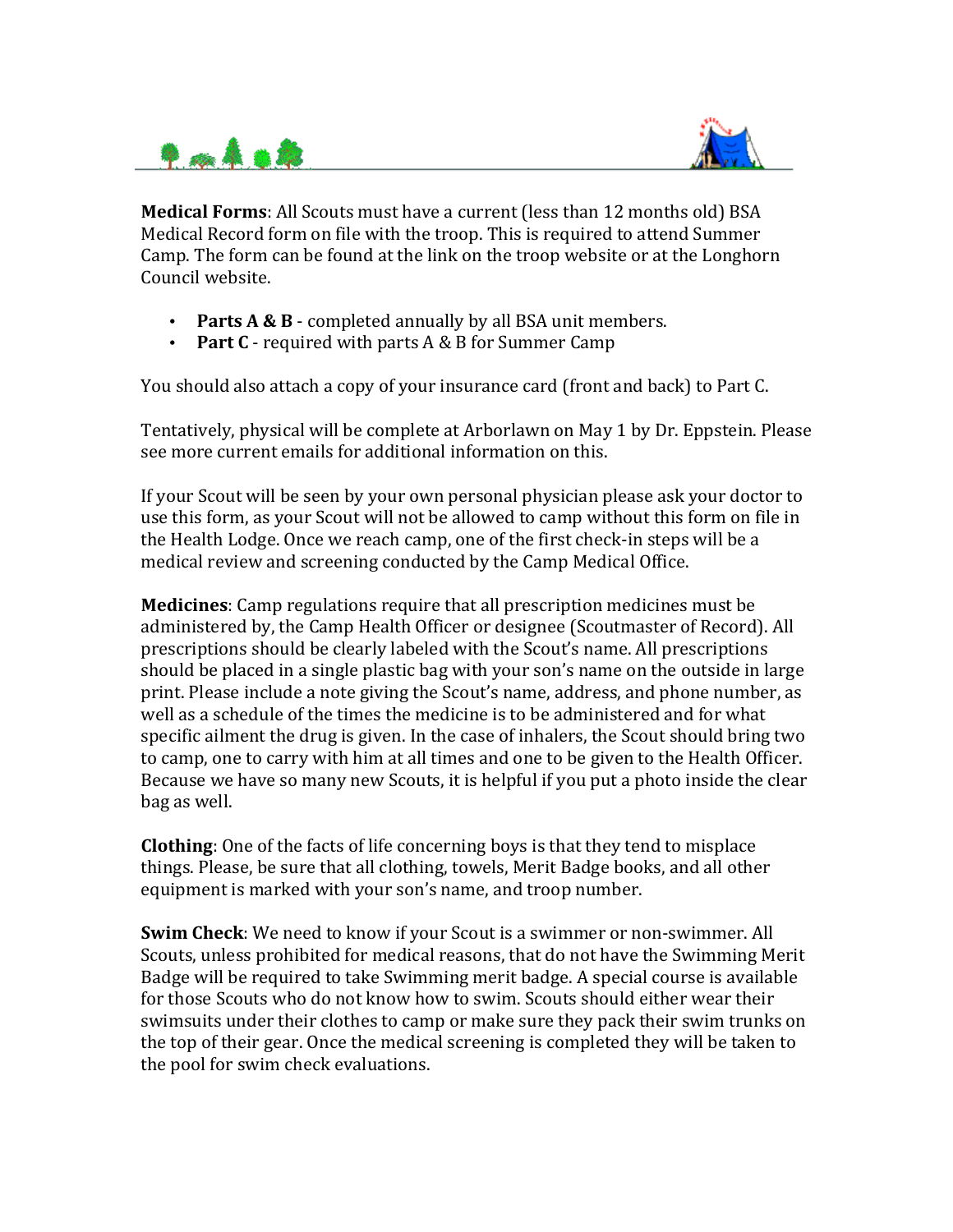



**Mail**: Camp mail is delivered daily. Your Scout will be looking forward to lots of letters and maybe an occasional "goodie" package, (and so will his buddies and his leaders). It is suggested that you might want to drop a card or letter in the mail a few days before camp, just to allow for arrival on time. Address all letters:

**"Your son's name" Troop 50 Worth Ranch P.O. Box 27** 

Palo Pinto, Texas 76484

**Emergency Phone Number:** In case of an emergency and you need to contact us at Worth Ranch, the telephone number is 940-659-2195. Note that cell phones do not work well, if at all at this remote location.

## **Cell Phones**:

Getting away from electronics and home are part of the experience. Phone calls home fuel homesickness and are a distraction from camp activities.

- Leave their phones at home. Or
- Check their phones in with the T50 adult leaders upon arrival at camp.

**Family Night**: Due to COVID restrictions, there is NO family night this year.

**Special Activities**: Some of the scheduled special activities for the week include the "Scoutmaster vs. Staff Softball Game," Kyle Mountain Sunrise Club and the always popular, Troop 50 Shirt Washing Contest.

**General Merit Badge Information**: Approximately 40 different Merit Badges will be offered at Worth Ranch, in addition to several other courses, such as BSA Snorkeling and BSA Lifeguard. Some general notes about some of the Merit Badges are as follows.

- **Swimming** All Scouts who have not yet earned their Swimming Merit Badge should make this their number one priority, as without it they may not be able to participate in any Troop 50 aquatic activities.
- **First Aid** The second priority Merit Badge is First Aid. The Scout must be 12 years old or older! Those taking the course should bring with them to camp a homemade, (i.e., in a shoebox or Tupperware container), first aid kit as one of the requirements. There is a tremendous amount of reading and studying required for this badge.